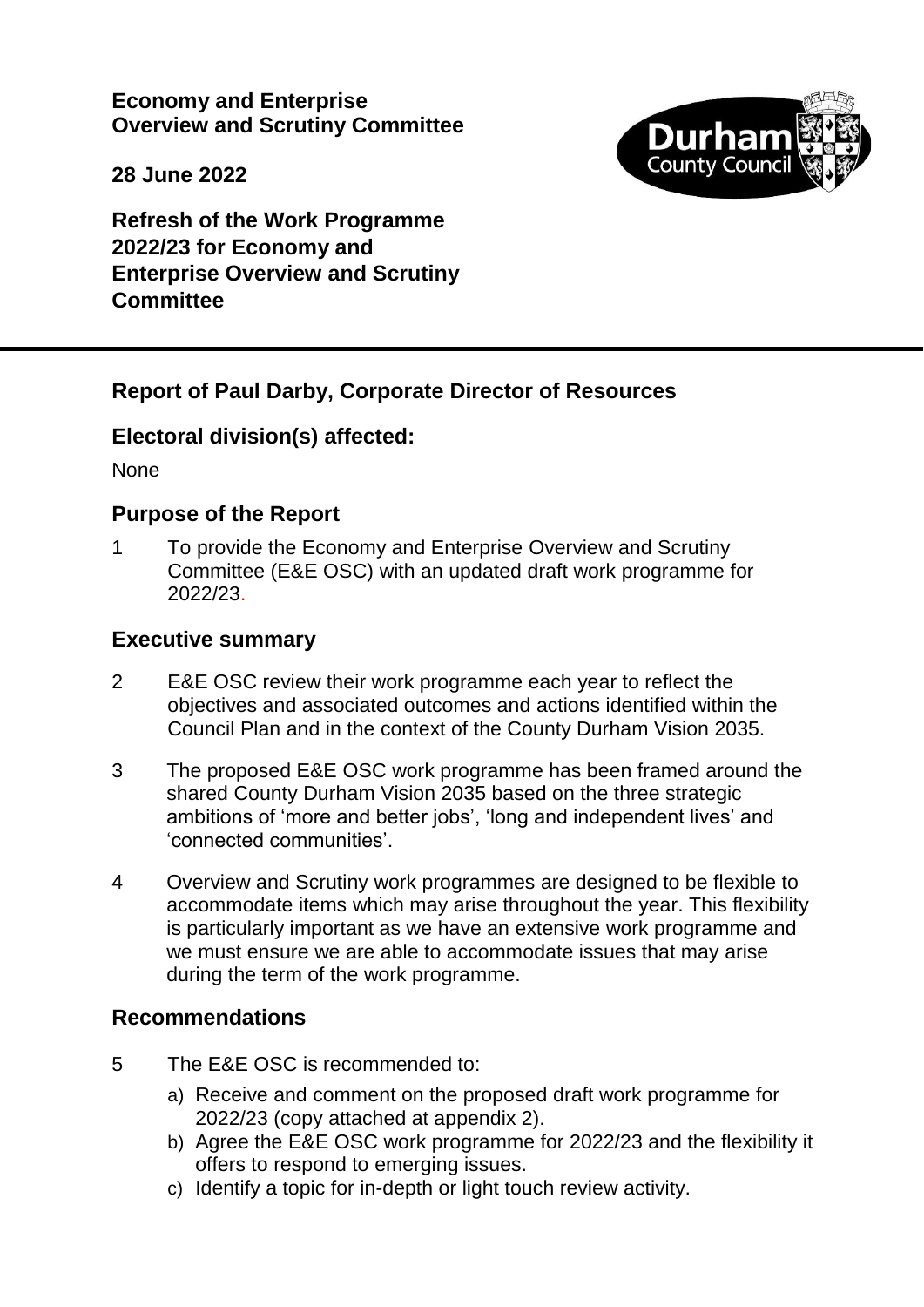# **Background**

- 6 Scrutiny Committees adapted to the change during the pandemic and some of these adaptions have become a part of business as usual for the committee such as briefing reports being used to provide information to members of the committee. The E&E OSC work programme is refreshed annually and takes into consideration the priorities of the Committee and areas identified by the service.
- 7 The current overview and scrutiny committees work programmes are informed by:
	- County Durham Vision 2035
	- Council Plan
	- Cabinet's Notice of Key Decisions
	- Partnership plans and strategies
	- Performance and budgetary control data
	- Changes in government legislation
	- Key questions for improving performance
	- Local priorities.
- 8 The County Durham Partnership agreed a Vision for County Durham 2035 which sets out strategic direction and what we would like to achieve over the next 15 Years and is written around three broad ambitions for the people of County Durham.
	- More and better jobs
	- People live long and independent lives
	- Connected communities
- 9 Each ambition contains a number of objectives together with some council specific objectives. Following the refresh of the Council Plan in April 2022, it is now structured around five objectives which capture the three ambitions:
	- Our Economy
	- Our People
	- Our Communities
	- Our Environment
	- Our Council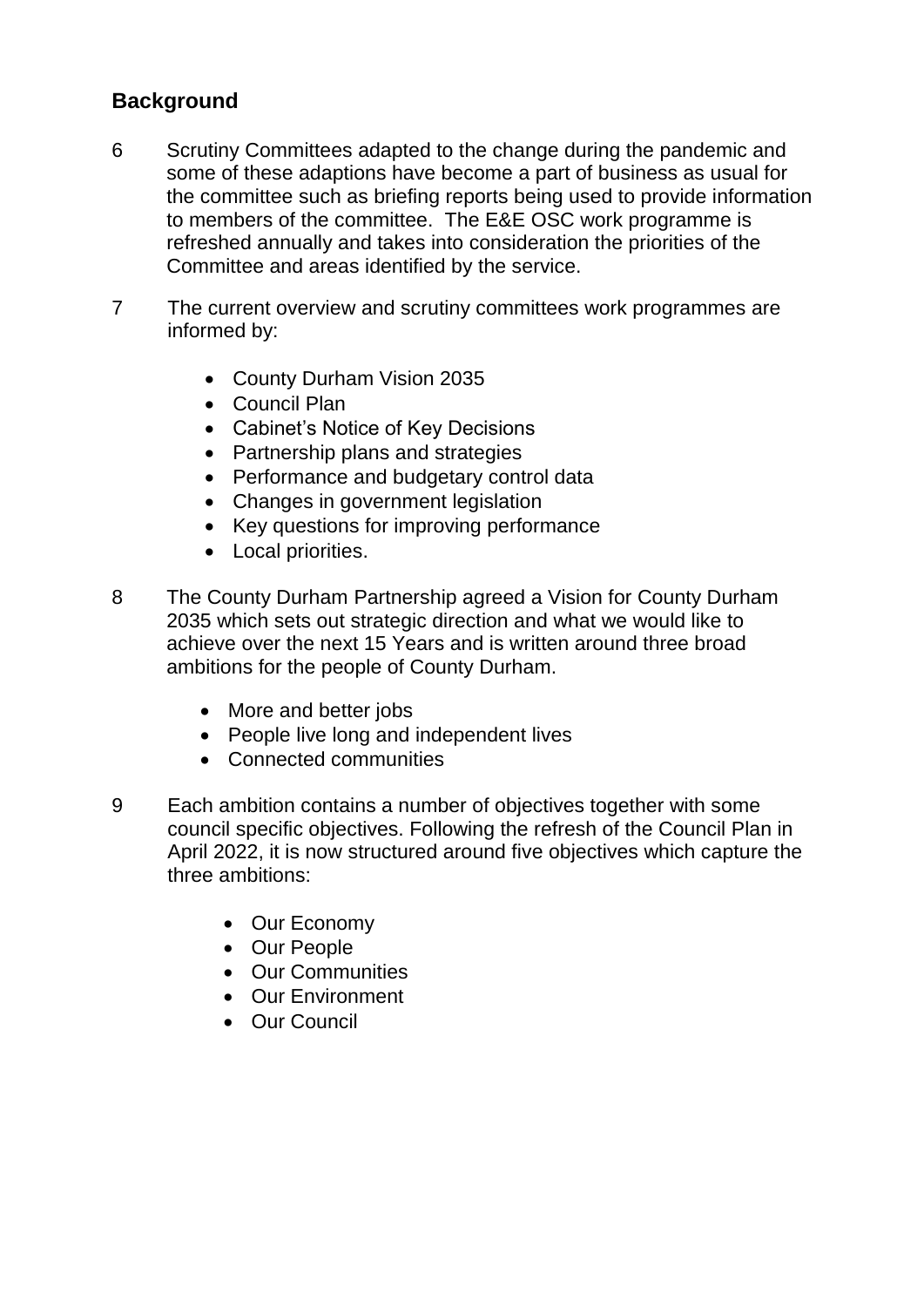# **Council Plan 2020-2026**

- 10 The Council Plan is the primary corporate planning document for the County Council and details Durham County Council's contribution towards achieving the objectives set out in the Vision for County Durham 2035 together with its own change agenda. It aims to provide a readable and accessible summary for members, partners and the public of our priorities for the county and the main programmes of work that we will undertake over the coming three years to help achieve these priorities.
- 11 Both the Vision for County Durham and the Council Plan are structured around the three ambitions which are mentioned above and below are the relevant objectives which apply to the E&E OSC.

#### **More and Better Jobs**

- a) Delivery of a range of employment sites across the County
- b) A strong, competitive economy where County Durham is a premier place in the North East to do business
- c) A broader experience for residents and visitors to the county
- d) Young people will have access to good quality education, training and employment
- e) Helping all people into rewarding work
- f) Fewer people will be affected by poverty and deprivation within the county
- g) Work with others to mitigate impacts and harness any opportunities of exiting the European Union
- h) Assist businesses to restart and grow the economy following the COVID 19 pandemic
- i) We will improve employment opportunities for disabled people

### **Connected Communities**

- a) People will have good access to workplaces, services, retail and leisure opportunities
- b) Standards will be maintained or improved across County Durham's Housing stock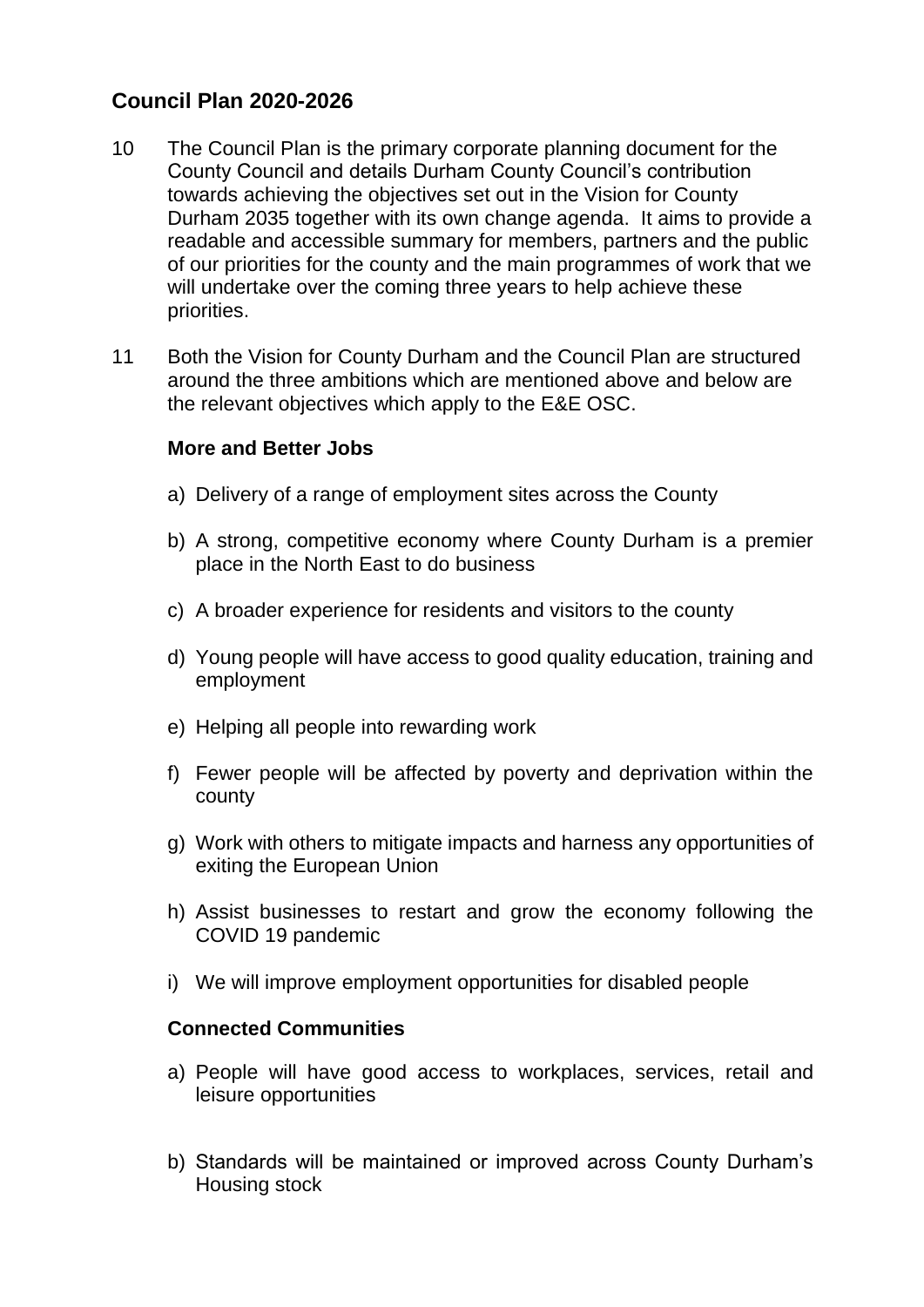- c) Delivery of new high-quality housing which is accessible and meets the needs of our residents
- d) Our town and village will be vibrant , well-used, clean, attractive and safe
- 12 The Council Plan has been structured around five objectives: Our Economy; Our People; Our Communities; Our Environment and Our Council. The key Council Plan objective for E&E OSC is Our Economy – building an inclusive economy by creating more and better jobs, supporting businesses emerging from the pandemic, developing a pipeline of projects and investment plans to stimulate inclusive economic recovery, creating major employment sites across the county, the development of employability support programmes and ensure that children and young people receive high quality education and training to equip them with the skills that they need to access opportunities.

# **Current Work Programme**

13 During 2021/22 the E&E OSC prioritised items to be considered at formal meetings of the committee due to the size of the work programme. Reports on other items were circulated via email to members. The committee has undertaken budgetary and performance monitoring, responded to consultations and considered overview and progress monitoring reports and presentations in relation to the following:

### **Consultations**

- Leisure Transformation Programme and the draft Physical Activity Strategic Delivery Framework
- Inclusive Economic Strategy
- **Areas of overview and monitoring activity**
	- Introduction to the Regeneration, Economy and Growth **Service**
	- Strategic job creation plan
	- Strategic employment sites
	- County Durham's visitor economy
	- Managing change in County Durham's towns and villages
	- Investment pipeline
	- Support provided to the Retail sector by DCC
	- **•** Business Durham progress
	- Inclusive Economic Strategy
	- Housing update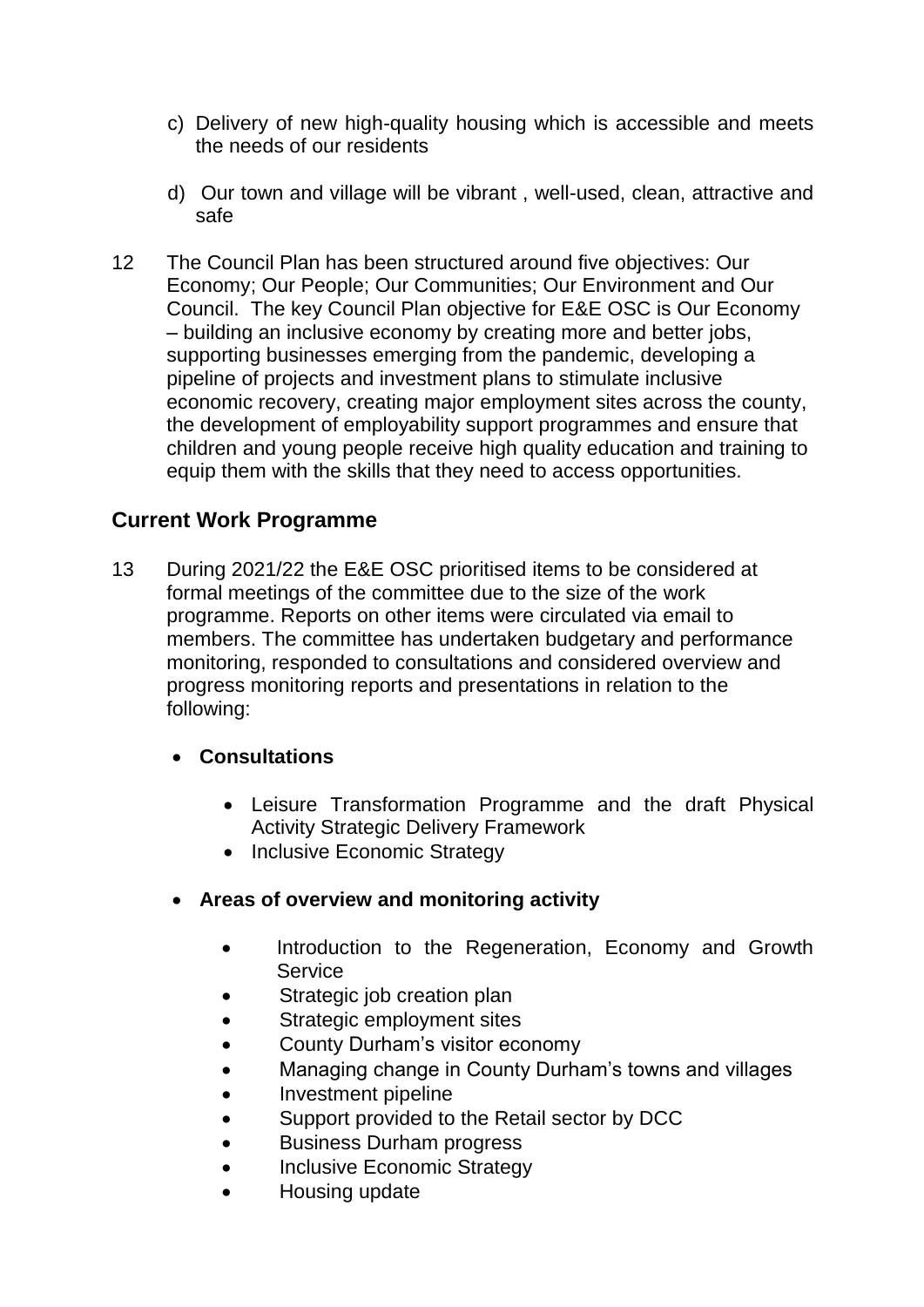- **Budgetary and performance monitoring:**
	- Quarterly budgetary monitoring for the Regeneration and Local Services (Regeneration, Economy and Growth) Service Grouping.
	- Quarterly corporate performance monitoring for the Regeneration and Local Services (Regeneration, Economy and Growth) Service Grouping.
- 14 In addition, the E&E OSC has also considered the following areas which cut across objectives in the Council Plan or cut across the remit of other Overview and Scrutiny Committees including:
	- Transport policy and activity in County Durham and the wider region
	- Highways, footways and bridge maintenance
	- Street Lighting Energy Reduction Project (SLERP)
	- Leisure Transformation Programme
	- Draft Physical Activity Strategic Delivery Framework
	- Fuel Poverty

# **Areas for Consideration in the E&E OSC Work Programme**

- 15 Members of the E&E OSC are asked to agree the proposed work programme for 2022/23 that has been prepared and is attached at appendix two. The work programme is very comprehensive drawing on topical areas across the remit of the committee and it should be noted that it is also flexible.
- 16 Paragraphs 13 and 14 of the report identifies the activity undertaken by the committee during 2021/22. The committee is asked to consider areas and review topics for inclusion in the work programme for 2022/23 in light of the current Council Plan and the Vision for County Durham 2035. Appendix 2 of this report sets out a draft work programme for consideration.
- 17 Members are encouraged to identify areas of scrutiny investigation (in depth and light touch reviews) from the work programme. However, it is anticipated that input from the thematic OSCs will be required into the Medium Term Financial Plan (MTFP) 13 development and beyond. This might include more detailed examination of budgets against the context of ongoing financial pressures faced by the Council and the need to identify further efficiencies or areas of income generation. This would impact on the committee's intention to carry out review activity in other areas for this work programme.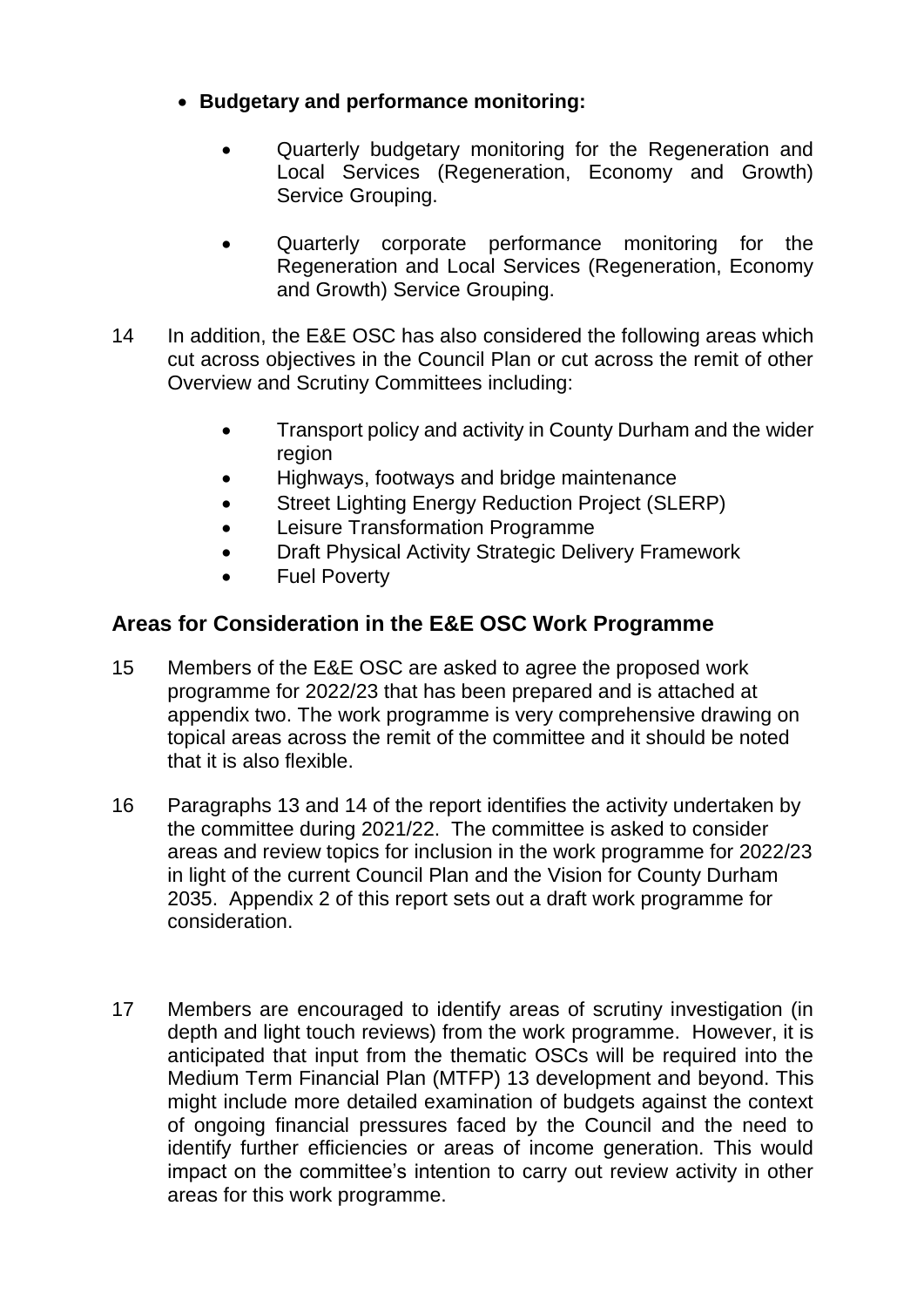# **Conclusion**

18 The work programme identifies areas of work that fall within the remit of E&E OSC and is flexible in its delivery.

# **Background papers**

- [Council Plan 2022 -](https://democracy.durham.gov.uk/documents/s158218/Council%20Plan%202022-26%20Appendix%202.pdf) 2026
- [County Durham Vision 2035](https://countydurhampartnership.co.uk/county-durham-partnership/county-durham-vision-2035/)

**Authors:** Diane Close Tel: 03000 268141

Stephen Gwillym [Tel: 03000](Tel:03000) 268140